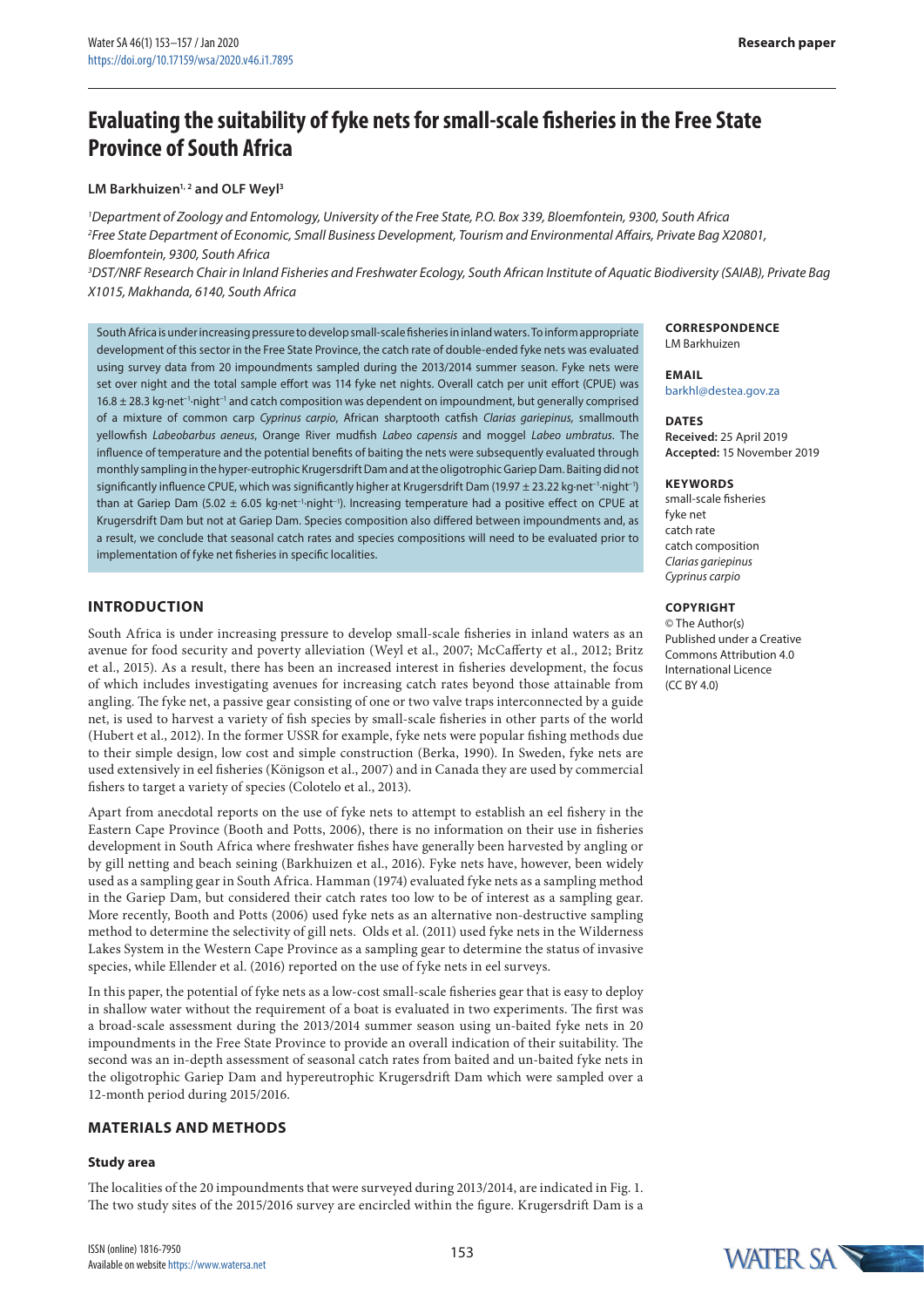hyper-eutrophic impoundment that is important for recreational fisheries, situated approximately 30 km from Bloemfontein (Barkhuizen et al., 2017). It is the receiving impoundment of most of the treated (and sometimes untreated) sewage from wastewater works within the Mangaung Metropolitan Municipality. Water from the impoundment is mostly used for irrigation. Gariep Dam, the largest impoundment in South Africa, is situated approximately 200 km south of Bloemfontein. There are few urban areas and limited irrigation and industrial activities within the catchment of the impoundment, which is considered to be oligotrophic. The Department of Water and Sanitation monitors and controls the water level with daily releases through the hydro-power station, and regular releases through the Orange-Fish River Inter-Basin Water Transfer Scheme. Small-scale (subsistence) fisheries are the most important fisheries sector, while the dam is also important for recreational angling (Ellender et al., 2010a). At sampling sites in Krugersdrift Dam the substrate consisted of sand and/or mud, while at Gariep Dam the substrate consisted of fine gravel, shale and/or mud.

According to Barkhuizen (2015), freshwater fish communities at impoundments in the Free State are dominated by cyprinids, i.e., smallmouth yellowfish *Labeobarbus aeneus,* Orange River mudfish *Labeo capensis,* moggel *Labeo umbratus* and largemouth yellowfish *Labeobarbus kimberleyensis.* The alien and invasive common carp *Cyprinus carpio* is the dominant species at many impoundments and with African catfish *Clarias gariepinus* they often form the bulk of recreational and small-scale fisheries catches (Ellender et al., 2010b; Barkhuizen, 2015)

#### **Gear used**

During the 2013/2014 summer season's surveys at 20 impoundments, three double-ended Dutch-type fyke nets with a 9.7 m guiding (leader) net between the hoop nets which were 1 m high × 1.5 m wide were used. Nets were set between 15:00 and 17:00 on Day 1, checked and re-set between 08:00 and 10:00 on Day 2 and finally lifted between 08:00 and 10:00 on Day 3.

Total sampling effort was 114 net nights. The netting material in the guiding net and covering both sections had a stretched mesh size of 20 mm, while a section of the netting material at the entrances was made from stronger twine with a stretched mesh size of 25 mm. Otter guards were removed to allow for all sizes of fish to be caught. Anchors were tied to the end ropes of each section to secure the net in its position. To emulate their potential use in small-scale fisheries, the nets were set by wading into the water and when the correct depth (1 to 1.5 m) was reached, the first hoops were set first. Each section was then pulled to its maximum to open the cone-shaped netting bags by moving backwards to ensure the bags and the guiding net between the two hoop nets were straight and tight before the anchors were released. All fyke nets were set parallel to the shoreline.

# **Fish samples**

Fish caught were placed in separate containers, identified to species level and measured for fork and total length to the nearest millimetre. The weight was recorded using an Ishida IPC 1356 scale with maximum capacity of 15 kg and graduations of 5 g. Smaller specimens were weighed using a Terraillon T800 scale with a maximum capacity of 3 kg and graduations of 1 g, while specimens >15 kg were weighed with a basic spring balance.

#### **Seasonal surveys**

Seasonal surveys were conducted at Krugersdrift Dam and Gariep Dam which were sampled between December 2015 and November 2016. Fyke nets were set in the same way as during the larger survey, but in this case two of the three fyke nets were baited. One net was baited with 500 g uncooked maize which was scattered in front and inside the first hoop and next to the guiding net, and the other with 8 dead fish weighing between 500 g and 1 kg (*L. umbratus* and *L. capensis*) placed halfway between the entrance and end of the net. Nets were set for three to four netting nights, lifted once per day, re-baited and reset immediately. Surveys were conducted monthly.



**Figure 1.** Map indicating the locality of the 20 impoundments that were selected for the 2013/2014 and 2015/2016 studies in the Free State Province of South Africa. The two impoundments that were surveyed during the 2015/2016 study are circled and in bold below. (1 – Allemanskraal; 2 – Armenia; 3 - Bloemhoek; 4 – Bloemhof; 5 – Egmont; 6 – Erfenis; 7 – **Gariep**; 8 – Jimmie Roos; 9 – Kalkfontein; 10 – Knellpoort; 11 – Koppies; 12 – **Krugersdrift;** 13 – Metsi Matso; 14 – Mockes; 15 – Moutloatsi Setlogelo; 16 – Rustfontein; 17 – Serfontein; 18 – Sol Plaatje; 19 – Sterkfontein; 20 – Tierpoort).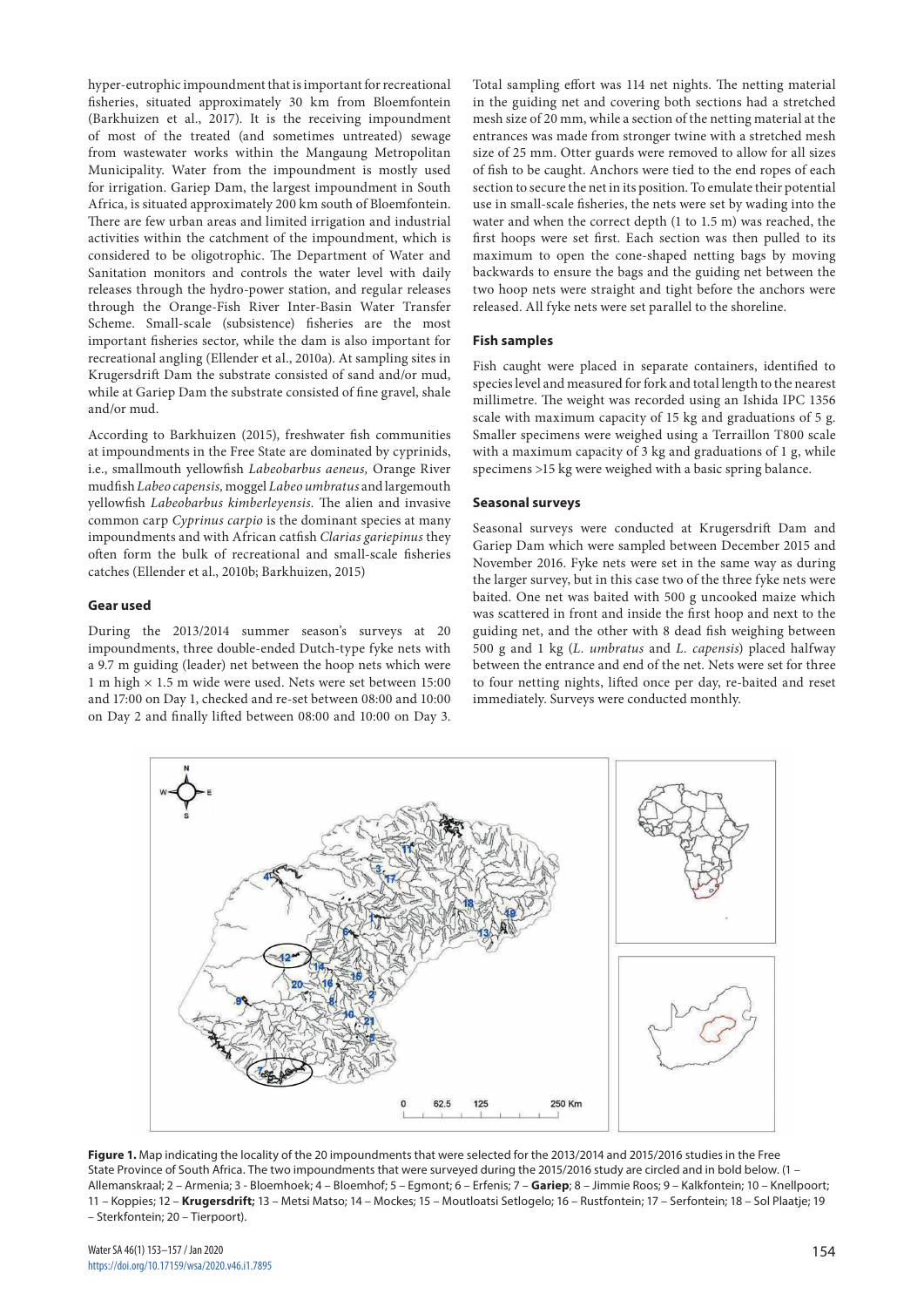#### **Statistical analyses**

Catches were standardized to catch per unit effort (CPUE) and expressed as kg·net<sup>-1</sup>·night<sup>-1</sup>. Seasonal comparisons between Krugersdrift Dam and Gariep Dam and the effect of temperature and bait on catch rate data were assessed using multiple linear regression analysis with temperature and bait type as independent variables and CPUE as the dependent variable. To conform with the assumption of constant variance the data were log (*n* + 1) transformed. Linear regressions were also performed on a dam-specific basis with temperature as the independent and CPUE as the dependent variable. Pairwise comparisons between the dams were undertaken using the Mann–Whitney *U*-test as data were non-parametric. All analyses were done using the analysis add-on in Sigma Plot for Windows Version 13 (Systat Software Inc.).

# **RESULTS**

#### **Overall fish catches**

A summary of the physical attributes, catch and species composition (by weight) from fyke nets set in the 20 impoundments is provided in Table 1. No catches were recorded at Metsi Matso Dam and only two fish were recorded at Sterkfontein Dam. The highest CPUE was from Koppies Dam (101.8 ± 313.9 kg·net−1·night−1). Overall CPUE was 16.8 ± 28.3 kg·net−1·night−1 and was dependent on impoundment, and species composition was generally comprised of a mixture of *C. carpio*  (0.03 – 79.6%), *C. gariepinus* (0.2–89.6%)*, L. aeneus* (0.1–18.4%) and two Labeos, i.e., *L. capensis* and *L. umbratus* (0.03–94.2%). At 9 impoundments, *C. gariepinus* dominated the catches while the combination of the two *Labeo* species*,* i.e., *L. capensis* and *L. umbratus*, dominated catches at 8 impoundments. *Cyprinus carpio* only dominated catches at Sol Plaatje Dam. Other species were an incidental component, generally making up < 1% of the total catch.

#### **Seasonal surveys in Krugersdrift and Gariep Dams**

A summary of the catch data in seasonal surveys is provided in Table 2 for Krugersdrift Dam and Gariep Dam. Multiple linear regressions revealed that the inclusion of bait had no significant effect on CPUE  $(P = 0.97)$  but that CPUE was significantly correlated with temperature ( $P \le 0.001$ ) and dam ( $P \le 0.001$ ). Overall nets set at Krugersdrift Dam had a significantly higher CPUE (19.97 ± 23.22 kg·net−1·night−1) than those set at Gariep Dam (5.02 ± 6.05 kg·net−1·night−1) (Mann Whitney Rank Sum, *p* ≤ 0.001). The effects of temperature on fyke net CPUE in the two dams are

Table 1. Parameters recorded, CPUE and species composition (% weight) for 2013/2014 survey at 20 impoundments

| Name of              | <b>Netting</b> | <b>Size</b> | Water     | Secchi         | Water | <b>CPUE</b>                                                                   | Species composition (%weight) |             |             |             |          |
|----------------------|----------------|-------------|-----------|----------------|-------|-------------------------------------------------------------------------------|-------------------------------|-------------|-------------|-------------|----------|
| impoundment          | nights         | (ha)        | level (%) | depth (cm)     |       | temp. $(^{\circ}C)$ (kg $\cdot$ net <sup>-1</sup> $\cdot$ day <sup>-1</sup> ) | Carp                          | Catfish     | <b>SMYF</b> | Labeos      | Other    |
| Allemanskraal        | 6              | 2667        | 17.3      | 20             | 20.7  | 4.5                                                                           | 4.9                           | 0.2         | 0.1         | 94.2        | 0.6      |
| Armenia              | 6              | 393         | 15.9      | 9              | 23.8  | 3.4                                                                           | 2.4                           | 8.2         | 16.6        | 70          | 2.8      |
| Bloemhoek            | 6              | 370         | 20        | 31             | 26.2  | 8.8                                                                           | 30.6                          | 40.1        | 0           | 24.9        | 4.4      |
| Bloemhof             | 6              | 23 067      | 36        | 34             | 27.8  | 62.9                                                                          | 10.4                          | 89.6        | 0           | 0.03        | 0        |
| Egmont               | 6              | 244         | 54.5      | $\overline{7}$ | 26.9  | 15.9                                                                          | 1.6                           | 3           | 8.1         | 87.3        | 0        |
| Erfenis              | 6              | 3 2 9 1     | 23.1      | 14             | 20.7  | 7.0                                                                           | 6.2                           | $\Omega$    | 18.4        | 60.5        | 14.9     |
| Gariep               | 6              | 35 216      | 78        | 30             | 27.0  | 17.7                                                                          | 27.1                          | 67          | 4.5         | 1.4         | $\Omega$ |
| Jimmie Roos          | 6              | 115         | 50        | 22             | 24.1  | 23.9                                                                          | 17.2                          | 13.4        | 0           | 69.4        | 0.01     |
| Kalkfontein          | 6              | 3769        | 37.9      | 30             | 25.7  | 6.6                                                                           | 3.1                           | 19.4        | 0           | 77.5        | $\Omega$ |
| Knellpoort           | 6              | 977         | 42.9      | 34             | 24.5  | 13.3                                                                          | 3.9                           | $\mathbf 0$ | 1.6         | 88.9        | 5.6      |
| Koppies              | 6              | 1439        | 58.3      | 20             | 23.0  | 101.8                                                                         | 4.5                           | 87          | 0.3         | 8.1         | 0.1      |
| Krugersdrift         | 6              | 1853        | 29.7      | 40             | 21.9  | 21                                                                            | 27.1                          | 60.7        | 0           | 12.14       | 0.06     |
| Metsi Matso          | 6              | 66          | 100       | >200           | 24.1  | $\mathbf 0$                                                                   | $\mathbf 0$                   | $\mathbf 0$ | $\mathbf 0$ | $\mathbf 0$ | $\Omega$ |
| <b>Mockes</b>        | 6              | 147         | 100       | 10             | 26.6  | 7.7                                                                           | 29.2                          | 64.2        | 0.2         | 5.5         | 0.9      |
| Moutloatsi Setlogelo | 6              | 250         | 10.2      | 19             | 20.8  | 9.9                                                                           | 0.03                          | 57.9        | $\mathbf 0$ | 41.2        | 0.87     |
| Rustfontein          | 6              | 1 1 5 9     | 27.3      | 25             | 19.0  | 0.9                                                                           | 11.8                          | $\Omega$    | 2.2         | 85.5        | 0.5      |
| Serfontein           | 3              | 142         | 100       | 10             | 29.6  | 19.2                                                                          | 27.7                          | 71          | 0.03        | 1.3         | $\Omega$ |
| Sol Plaatjie         | 6              | 356         | 100       | 37             | 17.9  | 0.9                                                                           | 79.6                          | 0           | 0.2         | 20.2        | $\Omega$ |
| Sterkfontein         | 6              | 6937        | 100       | >200           | 19.6  | 0.5                                                                           | 0                             | 0           | $\mathbf 0$ | $\mathbf 0$ | 100      |
| Tierpoort            | 3              | 911         | 12.4      | 28             | 24.5  | 12.0                                                                          | 32.7                          | 59.4        | 1.1         | 6.1         | 0.7      |

*Key: carp –* C. carpio*; catfish –* C. gariepinus*; SMYF-* L. aeneus*; Labeos –* L. capensis *and* L. umbratus

*Others:* L. kimberleyensis*, straightfin barb* Enteromius paludinosus*, southern mouthbrooder* Pseudocrenilabrus philander

Table 2. Fish species' contribution to the total weight (%) of the total catch, and CPUE (kg⋅net<sup>-1</sup>⋅night<sup>-1</sup>) during the seasonal study for Krugersdrift Dam and Gariep Dam

|                     |                      | <b>Gariep Dam</b>             |             | Krugersdrift Dam            |                               |             |  |
|---------------------|----------------------|-------------------------------|-------------|-----------------------------|-------------------------------|-------------|--|
| <b>Fish species</b> | Total weight<br>(kg) | Percentage of<br>total weight | <b>CPUE</b> | <b>Total weight</b><br>(kg) | Percentage of<br>total weight | <b>CPUE</b> |  |
| C. carpio           | 25.5                 | 4.5                           | 0.08        | 1023.9                      | 34.8                          | 2.5         |  |
| C. gariepinus       | 209.5                | 37                            | 0.6         | 360.7                       | 46.3                          | 3.3         |  |
| L. aeneus           | 216.5                | 38.3                          | 0.7         | 2.2                         | 0.1                           | 0.005       |  |
| Labeos              | 107.7                | 19                            | 0.3         | 55.2                        | 18.8                          | 0.13        |  |
| * Other             | 6.6                  | 1.2                           | 0.02        | 0.8                         |                               | 0.002       |  |

*\* Other: Gariep Dam:* L. kimberleyensis*; Krugersdrift Dam:* P. philander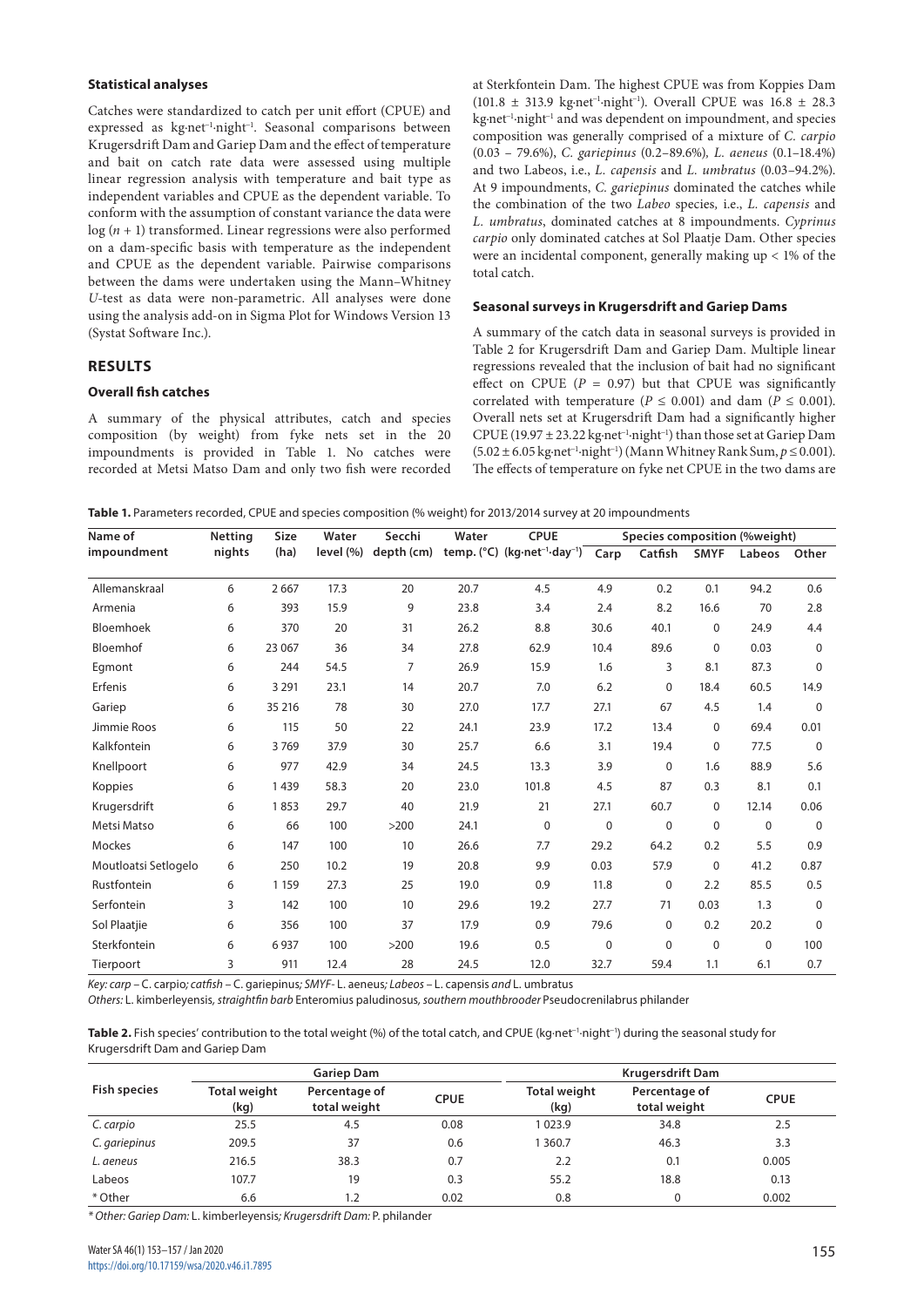illustrated in Fig. 2. Temperature significantly influenced fyke net CPUE in Krugersdrift Dam (linear regression:  $P \le 0.01$ ,  $r^2 = 0.36$ ) but not in Gariep Dam (linear regression:  $P = 0.10$ ,  $r^2 = 0.08$ ). At Gariep Dam, the overall catch during the seasonal survey were dominated by *L. aeneus* (38.3%), followed by *C. gariepinus*  (37%)*.* The overall catch at Krugersdrift Dam was dominated by *C. gariepinus* (46.3%), followed by *C. carpio* (34.8%).

# **DISCUSSION**

Small-scale fishing is on the increase at most state dams in the Free State Province (Barkhuizen 2015). Most small-scale fishers harvest the resource by angling and, as reported by Ellender et al. (2010b), the expected end-of-day catch ranges between 2.2 and 6.4 kg∙angler−1∙d−1 depending on sampling period. However, angling requires active participation which reduces time available for other income-generating activities. In South Africa the use of gill nets, a passive gear widely used in small-scale fisheries in Africa (Tweddle et al., 2015), remains controversial as their bycatch can include threatened fishes and other nontarget taxa including birds, reptiles (e.g. Ellender et al., 2012; Ellender et al., 2016) and otters (Barkhuizen, 2015). In addition, unsustainable gill netting may cause major stock reductions to the detriment of species, the ecosystem and other users of the resource, e.g., recreational and subsistence angling. With an average CPUE approximating 16.8 ± 28.3 kg·net−1·night−1 across 20 impoundments, the data from the current study suggests that fyke nets may have some utility as passive gear for use in smallscale fisheries. However, as indicated in Table 1, CPUE and species composition will vary between impoundments because of differences in productivity and fish abundance. Therefore, this gear will not be suitable for use in all impoundments. For example, at impoundments with clear water (Secchi depth > 200 cm) and with steep banks (e.g. Sterkfontein and Metsi Matso Dams) the lowest CPUE was recorded.

South Africa's draft inland fisheries policy looks towards inland fisheries as a source of food security and livelihoods for smallscale fishers. Extrapolating from a fish price of 17 ZAR/kg (based on sales price in the previous Gariep Dam fishery projects, LM Barkhuizen personal observation), the mean catch value of ZAR285/day substantially exceeds the proposed minimum rural wage of 160 ZAR/day (SAnews, 2018). Variation in catch rates between dams, however, suggests that while double-ended fyke nets may be a useful gear in small-scale fisheries on dams, localityspecific data will be necessary. This will prevent misguided development and unrealistic stakeholder expectations in localities where catch rates are likely to be too low (e.g. Sterkfontein and Metsi Matso Dams) to compensate for opportunity costs, which would contribute to the legacy of failure in inland fisheries development in South Africa (Barkhuizen et al., 2016).

This is demonstrated in the comparative assessment of the Gariep and Krugersdrift Dams. In Krugersdrift Dam, for example, catch was dominated by *C. carpio* and *C. gariepinus*, neither of which is a conservation priority species and both of which have established marketability (see Weyl et al., 2007; Ellender et al., 2010a). CPUE was generally high (19.97  $\pm$  23.22 kg·net<sup>-1</sup>·night<sup>-1</sup>) but with a significant trend of increased CPUE with increasing temperature (Fig. 2). Here the use of fyke nets is likely to result in a productive (and profitable) enterprise for participants, should it be permitted. In Gariep Dam, on the other hand, the generally low  $(5.02 \pm 6.05 \text{ kg.net}^{-1} \cdot \text{night}^{-1})$  CPUE was maintained throughout the year (Fig. 2). In addition, more than half of the catch consisted of *L. aeneus* and Labeos (Table 2). This was unexpected as during the broad-scale summer survey these species made up only 6% of the total catch (see Table 1) and illustrates the weakness of rapid assessments for decision



**Figure 2.** Scatterplot of fyke net CPUE in relation to temperature at Krugersdrift Dam and Gariep Dam for the period December 2015 until November 2016

making. Although these species are widespread and abundant, *L. aeneus* is considered a conservation-priority species and harvests in the Free State Province are regulated (Barkhuizen, 2015). In this case assessments of profitability may need to incorporate the release of a relatively high proportion of the catch. It is therefore imperative that comprehensive surveys are conducted on dams where the implementation of fyke nets are being considered as gears for small-scale fishers.

Within the development and eventual implementation of the National Inland Fisheries Policy in South Africa, fyke nets could be considered as an alternative gear to gill nets as they are less destructive and allow for the release of threatened and protected species with little to no harm. However, it is recommended that small-scale fishery projects using this gear be monitored and regulated as per the envisaged regulations emanating from the National Inland Fisheries Policy.

# **ACKNOWLEDGEMENTS**

LMB thanks the FS DESTEA for support during the study on fish and inland fisheries in the Orange-Senqu River Basin and permission to do the fish surveys under permit number 01/28643. OLFW acknowledges use of infrastructure and equipment provided by the SAIAB Research Platform and the funding channelled through the NRF-SAIAB Institutional Support system. This study was partially funded by the National Research Foundation – South African Research Chairs Initiative of the Department of Science and Technology (Inland Fisheries and Freshwater Ecology, Grant No. 110507). Any opinions, findings, conclusions or recommendations expressed in this material are those of the authors, and the FS DESTEA, UFS and NRF do not accept any liability in this regard.

### **REFERENCES**

- BARKHUIZEN LM (2015) An assessment of fish and fisheries in impoundments in the Upper Orange-Senqu and lower Vaal River Basin. PhD thesis, University of the Free State, Bloemfontein.
- BARKHUIZEN LM, WEYL OLF and VAN AS JG (2016) A qualitative and quantitative analysis of historic commercial fisheries in the Free State Province in South Africa. *Water SA* **42** (4) 601–605. [https://doi.](https://doi.org/10.4314/wsa.v42i4.10) [org/10.4314/wsa.v42i4.10](https://doi.org/10.4314/wsa.v42i4.10)
- BARKHUIZEN LM, WEYL OLF and VAN AS JG (2017) An assessment of recreational bank angling in the Free State Province in South Africa using license sale and tournament data. *Water SA* **43** (3) 442– 449.<https://doi.org/10.4314/wsa.v43i3.09>